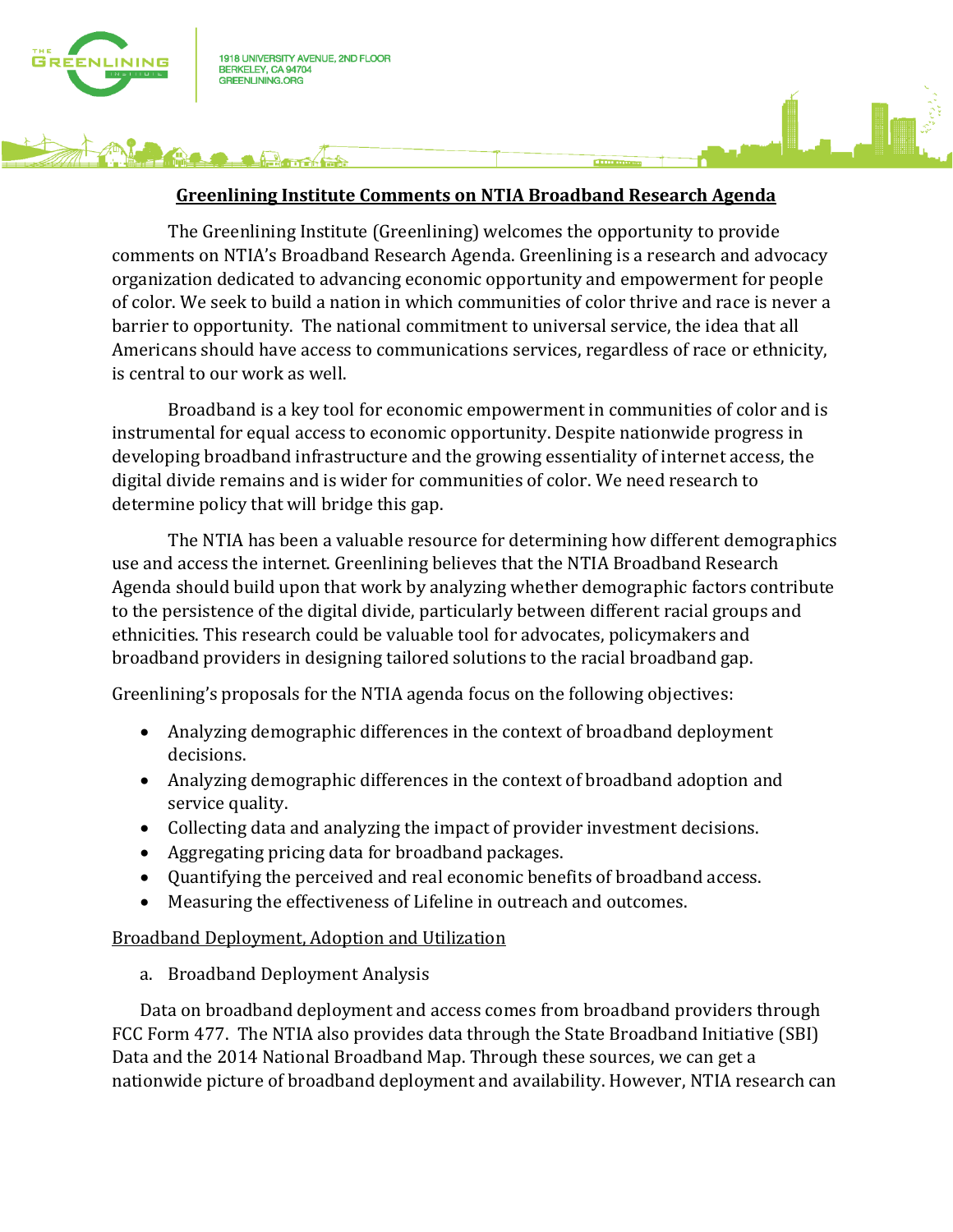supplement this data by analyzing and identifying any disparate impacts on communities of color caused by facially-neutral broadband deployment decisions by providers.

If the NTIA undertakes this analysis, Greenlining suggests taking census block demographic data (i.e. race, age, and income) and broadband access (i.e. provider choice, adoption, and maximum advertised speeds) and comparing those measures to other census blocks. This analysis would enable researchers to determine whether there is any correlation between broadband provider deployment decisions and the demographics of an area. Comparison of adoption rates between census blocks could also show regulators or providers how tweaking service offerings and/or competition rules could spur greater adoption of high-speed internet.

### b. Broadband Adoption Analysis

Similarly, the NTIA should take a closer look at the demographics of broadband adoption and service quality for communities of color. The NTIA *Digital Nation* report, the FCC *Broadband Progress Report* and *Measuring Broadband America Report* provide research in this area, but a deeper analysis of these datasets with the NTIA's resources would allow policymakers and advocates to better address the adoption gap.

For example, the *2016 Broadband Progress Report* looks at adoption rate and speed tier as compared to income. The NTIA could improve on that research by comparing adoption rates and speed tiers as related to race. Different groups, particularly communities of color, may be disproportionately affected by data caps or subscribe to lower speed tiers. Identifying differences could shed light on how different groups connect to the internet and provide opportunities to spur greater adoption through education and outreach efforts.

The NTIA *Digital Nation* report analyzes which households have not adopted home internet access and the reasons why. For the groups that do have internet access, the NTIA could expand its data gathering to include questions as to the price paid for access, speed, the numbers of users within the household, the existence of data caps, ratings of service quality, and other relevant consumer assessments of the quality and value of the service they are receiving. For households without home broadband, questions should delve deeper into the reasons for foregoing service, for example, what do these decisionmakers do for work? Do they have kids in school? What is an affordable service?

### c. Collecting Data on Provider Market Decisions

Unfortunately, the practice of redlining still exists today, and the persistence of a racial broadband adoption gap shows that our shared universal service goals are not being met. Redlining in the broadband context is the explicit, implicit or unintended diversion of corporate resources, marketing, promotions, outreach and deployment of broadband capability along racial lines. Greenlining believes there is digital redlining where communities of color have different access to broadband and different quality of service because of investment decisions made by broadband providers. The NTIA could take leadership in promoting universal service and ending digital redlining by funding research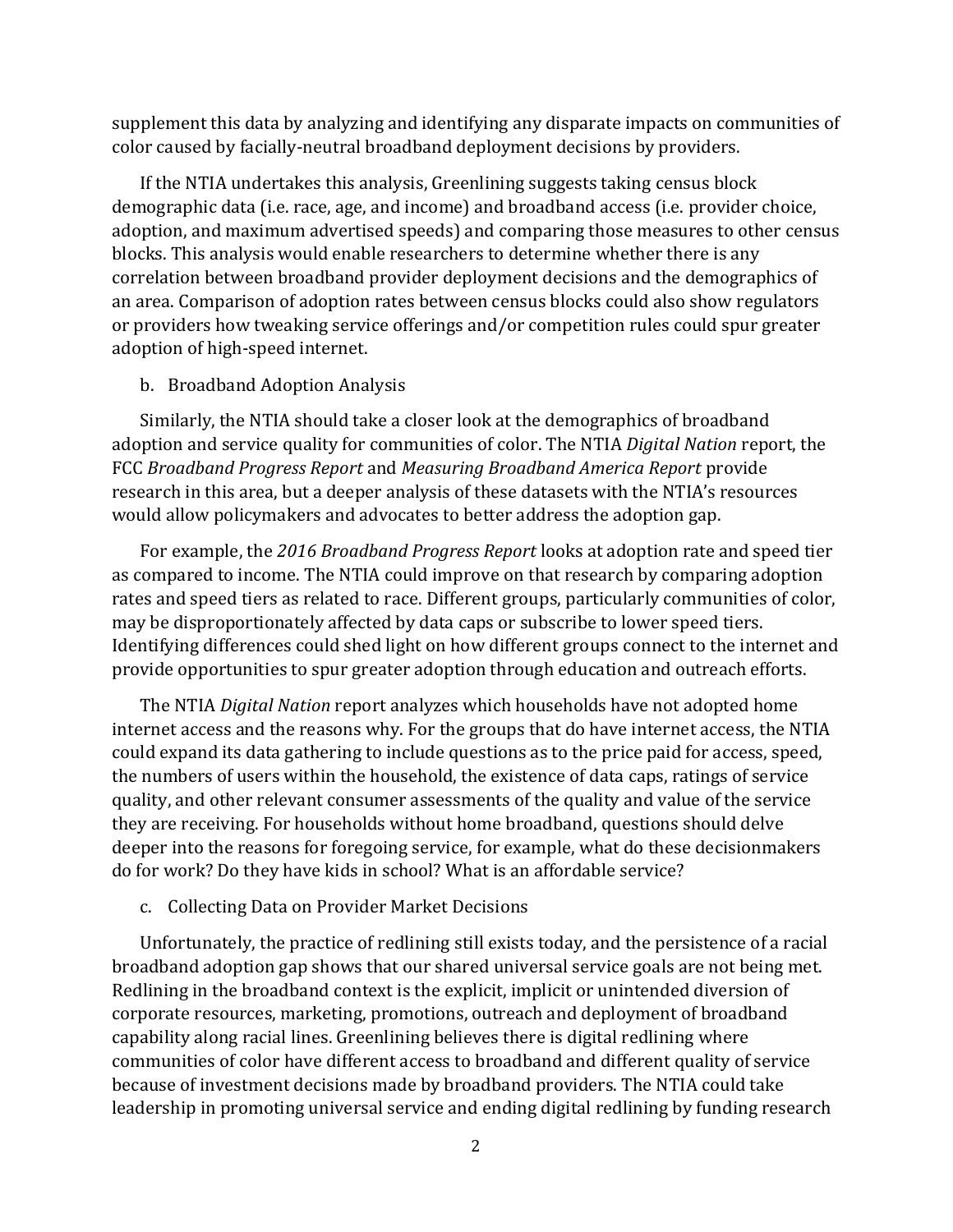and information sharing between agencies aimed at determining whether provider business decisions result in a disparate impact on communities of color.

An analysis or report of provider business decisions should look at data regarding where providers direct their marketing funds. These expenditures include non-English marketing efforts, advertising in predominantly ethnic areas, or whether certain communities are targeted by "secondary" providers instead of primary ones. Similarly, the NTIA should examine whether a provider participates in State and Federal programs intended to increase broadband adoption. Additionally, without adequate representation at the executive level and in the provider's workforce generally, broadband providers often fail to understand the needs of the communities they serve. Therefore, the NTIA should examine workplace and executive diversity. Finally, the NTIA should examine how and where providers are deploying their resources, for example looking at where providers plan to develop new products, impose higher pricing, or what areas are served first in repairing outages to create a better picture of broadband equity.

The NTIA has an opportunity to work with providers, other agencies such as the FCC and state-level governing bodies to obtain his data – either from SBI reports, Form 477 reporting or through a new data collection measure. Creating a set of data that incorporates the above factors along would allow researchers to conduct an analysis of the racial dimensions of broadband deployment and adoption. This analysis could provide invaluable data in reaching the goals of universal service and removing the barriers that communities of color face in broadband access.

# Socioeconomic Impacts

 $\overline{\phantom{a}}$ 

a. Collecting Data on the Cost of Broadband

The FCC's *2016 Broadband Progress Report* notes that it lacks "reliable data as to the actual prices consumers pay for [broadband] services and information about the extent that consumers subscribe to or whose on-line activities are affected by usage allowances."<sup>1</sup> The NTIA's broadband research agenda should address this gap by collecting and aggregating pricing data.

Gathering pricing data along with demographic, service quality and/or geographic data can show which areas and demographics in the United States have the best access to advanced telecommunications capabilities. Advocates and policymakers can then compare the regulations and demographics between regions to determine what policies and programs are working in driving down broadband prices and increasing broadband access, particularly among communities of color. The NTIA could collect this pricing data as a new project or by supplementing existing data collection practices such as CPS questionnaires.

<sup>1</sup> *2016 Broadband Progress Report*, 16-6 FCC (2016) p. 47 at para. 103, *available at* [https://apps.fcc.gov/edocs\\_public/attachmatch/FCC-16-6A1.pdf.](https://apps.fcc.gov/edocs_public/attachmatch/FCC-16-6A1.pdf)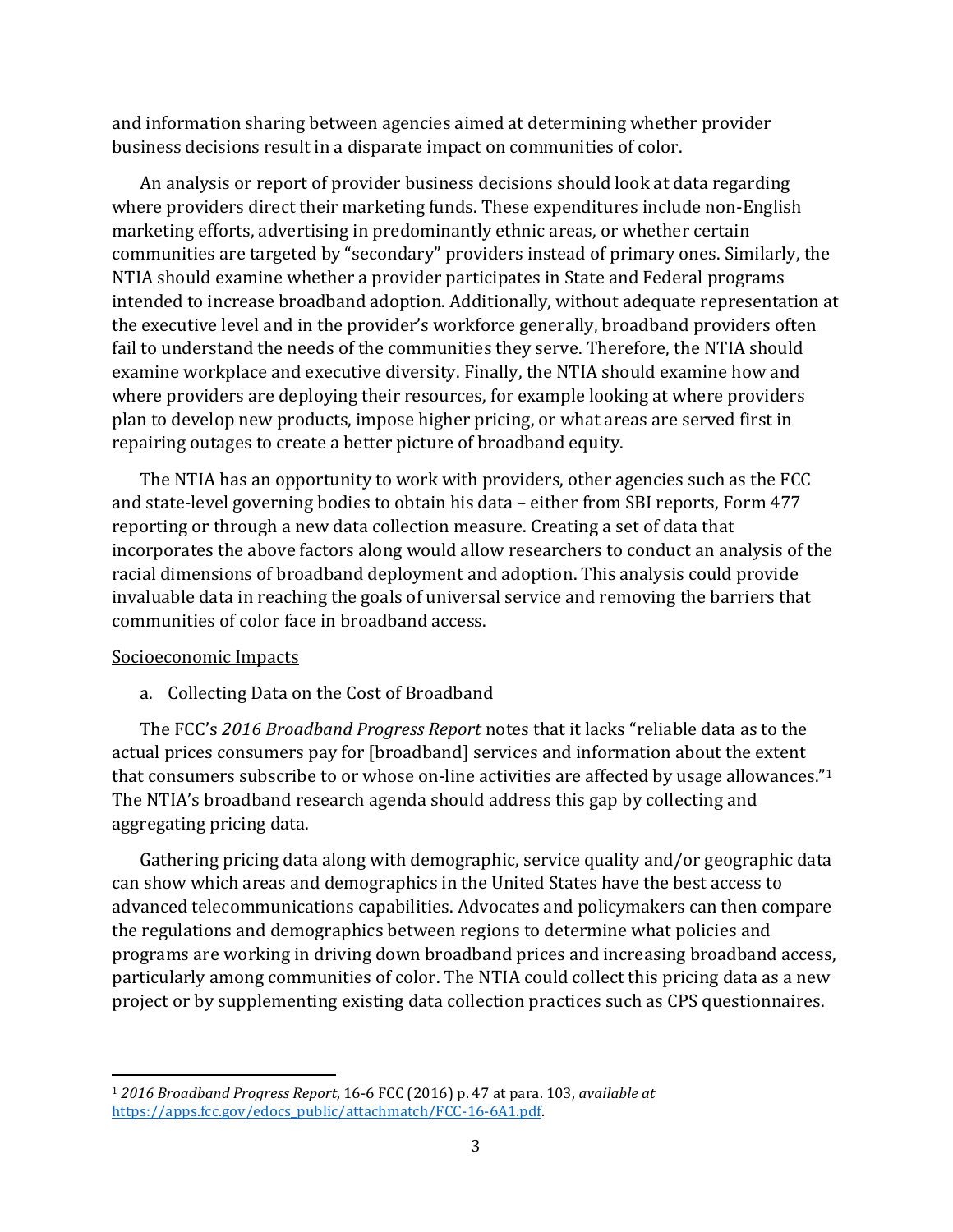#### b. Collecting Data on the Value of Broadband

One of the drivers of broadband adoption is its value, i.e. what benefits a household is getting relative to its cost. The *Digital Nation* reports include questions on whether households use internet access for e-commerce, financial services, health services, job searches, education and telecommuting but does not quantify the economic benefit of those uses. The persistence of a "homework gap" among students without access home broadband means many children fall behind in school and face lowered job prospects down the line, however these economic costs are not measured. Therefore, the NTIA has an opportunity to shape policy by calculating both the perceived and real economic benefits of broadband.

Future NTIA research efforts should follow the economics of broadband access to determine how much value internet access has to a family. This value will likely differ based on digital literacy, socioeconomic status and race. Quantifying these numbers and determining the economic benefit of high-speed internet access can be an important tool for policymakers in creating legislation and funding broadband access programs.

c. Measure the Effectiveness of Lifeline in Outreach and Outcomes

The NTIA agenda should include research initiatives to quantify the effectiveness of federal broadband access programs such as Lifeline. The Federal Lifeline program provides subsidies to low-income families so that they can obtain telephone, wireless, and most recently, broadband access. Millions of American households are eligible for the program but many do not apply. Comparing the demographics of households participating in Lifeline to households eligible to participate in Lifeline can show whether there is a demographic gap in outreach for the program. Additionally, the NTIA could research the economic benefit of a Lifeline subscription in terms of additional savings to the household through online comparison shopping, job searches, healthcare research or education. NTIA research could also follow up with former Lifeline subscribers to find out whether these households still subscribe to wireless, telephone or broadband even in the absence of subsidies and the reasons for leaving the program. For example, the NTIA could look at how many subscribers have left Lifeline because of economic opportunities enabled by the program. Such research could improve the efficacy of Lifeline, improve adoption and help achieve universal service.

#### Conclusion

Greenlining's research proposals will benefit all Americans but will be particularly important for communities of color in getting equitable access to broadband. Access to broadband is inextricably tied to economic empowerment. Therefore, achieving universal service will uplift communities of color and provide economic opportunity for our nation as a whole. With the proper research and data around these issues, policymakers can make decisions based on comprehensive view of the broadband landscape. Better research into the circumstances and decisions affecting groups of different ethnicities can provide